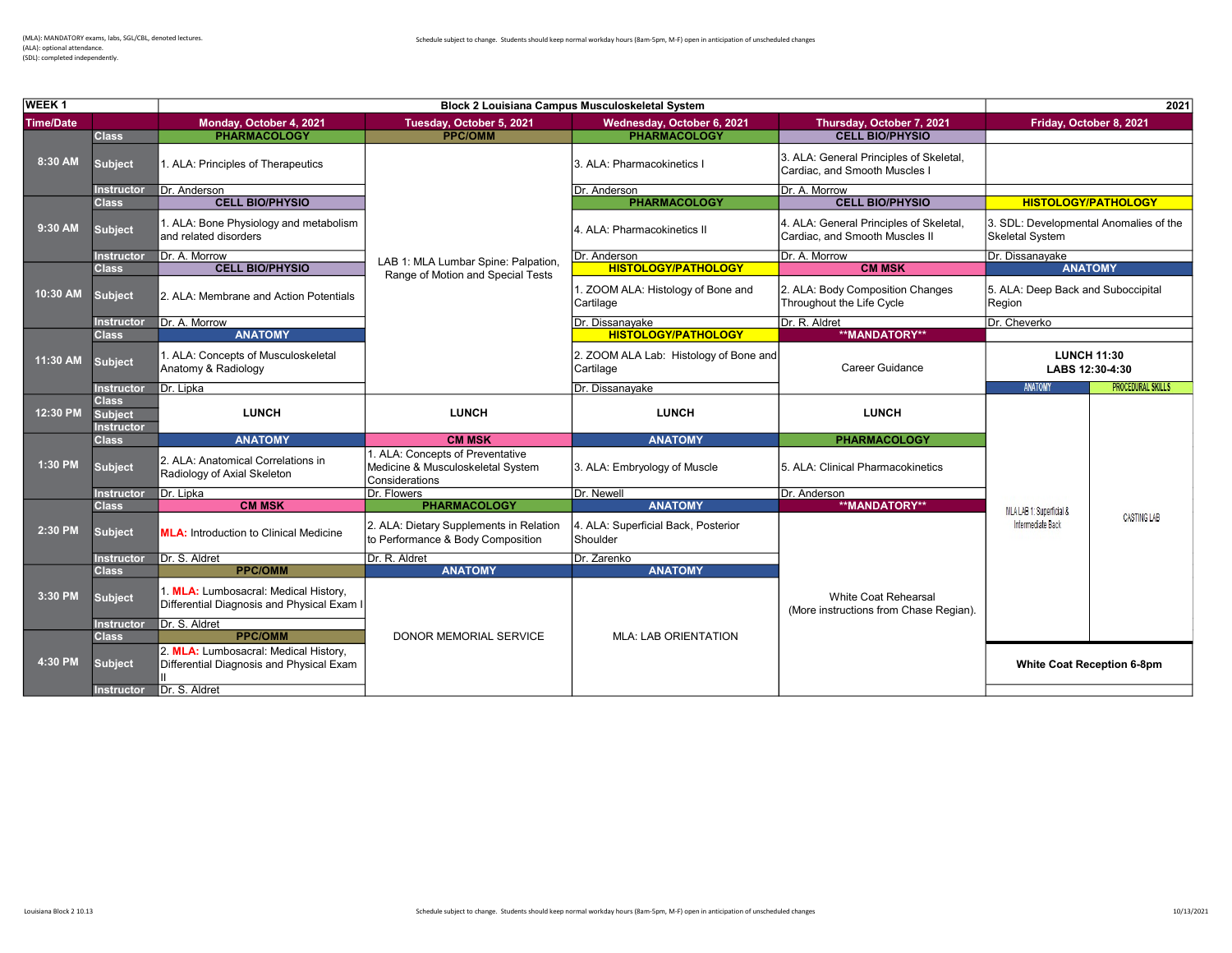2021 Time/Date Monday, October 11, 2021 Tuesday, October 12, 2021 Wednesday, October 13, 2021 Thursday, October 14, 2021 Friday, October 15, 2021<br>Class CELL BIO/PHYSIO HISTOLOGY/PATHOLOGY CMMSK CMMSK CELL BIO/PHYSIO **HISTOLOGY/PATHOLOGY** Subject 5. ALA: Muscle Conduction, Contraction, and Muscle Relaxation 4. ZOOM ALA: Histology of Ligaments, 4. ZOOM ALA. Histology of Ligaments, 2. ALA: Pediatric Bone Disorders<br>Tendons, and Muscles Instructor Dr. A. Morrow **Dr. Dissanayake** Dr. Dissanayake Dr. Baker Dr. Baker Class CELL BIO/PHYSIO HISTOLOGY/PATHOLOGY CM MSK Subject 6. ALA: Physiology of Muscle Weakness, Soreness, and Lactic Acidosis 5. ZOOM ALA Lab: Histology of J. 200M ALA Lab. Tilstology of [4. ALA: Metabolic Bone Disorders]<br>Ligaments, Tendons, Muscle Instructor Dr. A. Morrow Dr. Dissanayake Dr. Dissanayake Dr. Flowers Dr. Flowers Class CM MSK **CELL BIO/PREV MED & PUBLIC HEALTH** Subject 7. ALA: Muscle: Slow Twitch vs. Fast<br>Twitch, Spindles, and Sensors 8. ALA: Tumor Immunology **5. ALA: Childhood Disorders of the Spine** 1. ALA: Descriptive Epidemiology: Measures of Disease Frequency and Risk Estimates<br>Dr. Devereaux Instructor Dr. A. Morrow Dr. R. Morrow Dr. R. Morrow Dr. R. Morrow Dr. Smith Dr. Smith CM MSK Class **ANATOMY COMM CONTROL** CLASS COMMENT COMMISSION COMMISSION COMMISSION COMMISSION COMMISSION PREV MED & PUBLIC HEALTH Subject 6. ALA: Anterior Shoulder, Pectoral, and Axilla 3. MLA: Lumbar Spine: Evaluation and Treatment of Somatic Dysfunction 6. ALA: Spondylolysis and Spondylolisthesis 2. ALA: Data Collection Sources and Disease Surveillance Instructor Dr. Newell **Dr. Devereaux** Dr. Sneed **Dr. Devereaux** Dr. Sneed **Dr. Devereaux** Dr. Devereaux **CELL BIO/PHYSIO PHARMACOLOGY Subject Instructor**<br>Class Class ANATOMY PROCEDURAL SKILLS PROCEDURAL SKILLS PROCEDURAL SKILLS PROCEDURAL SKILLS PROCEDURAL SKILLS PROCEDU Subject 6. ALA: Drug Interactions I Instructor Dr. Elmageed Class **PHARMACOLOGY** Subject 7. ALA: Drug Interactions II Instructor MLALAB 2: Deep Back and Suboccipital PROCEDURAL SKILLS PRACTICE LAB 2: MLA Lumbar Spine: Direct MLA LAB 3: Pectoral Region, Anterior & Dr. Elmageed Class Region Region Region Section of the State of the State of the State of the State of the State of the State of the Class Region Anterior & **The HISTOLOGY/PATHOLOGY**<br>Region SESSION Techniques Posterior Shoulder Subject 6. SDL: Paget's Disease of Bone Instructor Dr. Dissanayake **Dr. Dissanayake** Dr. Dissanayake Dr. Dissanayake Dr. Dissanayake Dr. Dissanayake Dr. Dissanayake Dr. Dissanayake Dr. Dissanayake Dr. Dissanayake Dr. Dissanayake Dr. Dissanayake Dr. Dissanayake D Class HISTOLOGY/PATHOLOGY Subject 7. SDL: Rickets and Osteomalacia + **Nutrition** MLA LAB 3: Pectoral Region, Anterior & Posterior Shoulder LAB 2: MLA Lumbar Spine: Direct **Techniques** WEEK 2 **Block 2 Louisiana Campus Musculoskeletal System** 8:30 AM 9:30 AM 10:30 AM LUNCH OPTIONAL REVIEW 4:30 PM 12:30 PM FINAL EXAM LECTURES 1-8 OPTIONAL REVIEW LUNCH Region 11:30 AM 2:30 PM 3:30 PM 1:30 PM LUNCH

Instructor Dr. Dissanayake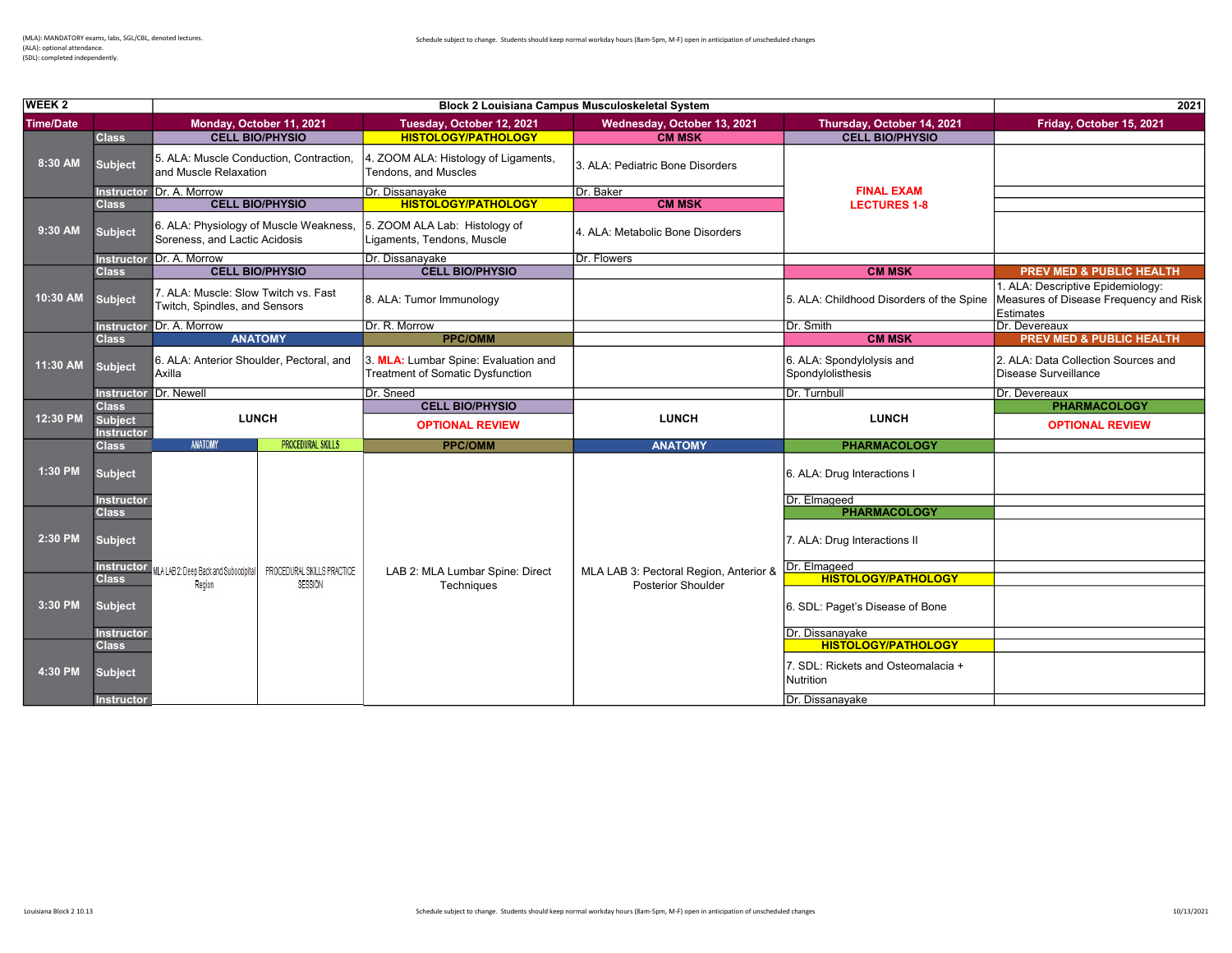| <b>WEEK3</b>     | Block 2 Louisiana Campus Musculoskeletal System |                                                     |                            | 2021                                                              |                                                                                              |                                                                                                   |                                     |  |
|------------------|-------------------------------------------------|-----------------------------------------------------|----------------------------|-------------------------------------------------------------------|----------------------------------------------------------------------------------------------|---------------------------------------------------------------------------------------------------|-------------------------------------|--|
| <b>Time/Date</b> |                                                 |                                                     | Monday, October 18, 2021   | Tuesday, October 19, 2021                                         | Wednesday, October 20, 2021                                                                  | Thursday, October 21, 2021                                                                        | Friday, October 22, 2021            |  |
|                  | Class                                           |                                                     | <b>HISTOLOGY/PATHOLOGY</b> | <b>PHARMACOLOGY</b>                                               |                                                                                              |                                                                                                   | <b>ANATOMY</b>                      |  |
| 8:30 AM          | <b>Subject</b>                                  | 8. SDL: Osteoporosis                                |                            |                                                                   |                                                                                              |                                                                                                   |                                     |  |
|                  | <b>Instructor</b>                               | Dr. Dissanayake                                     |                            | <b>EXAM1</b>                                                      |                                                                                              |                                                                                                   | <b>EXAM1</b>                        |  |
|                  | <b>Class</b>                                    | <b>HISTOLOGY/PATHOLOGY</b><br>9. SDL: Osteomyelitis |                            | <b>LECTURES 1-7</b>                                               | <b>PHARMACOLOGY</b>                                                                          |                                                                                                   | <b>LECTURES 1-7</b>                 |  |
| 9:30 AM          | <b>Subject</b>                                  |                                                     |                            |                                                                   | 9. ALA: Pharmacodynamics II                                                                  |                                                                                                   |                                     |  |
|                  | <b>Instructor</b>                               | Dr. Dissanayake                                     |                            |                                                                   | Dr. Aryal                                                                                    |                                                                                                   |                                     |  |
|                  | <b>Class</b>                                    |                                                     | <b>CM MSK</b>              | <b>PHARMACOLOGY</b>                                               | <b>PHARMACOLOGY</b>                                                                          | <b>PHARMACOLOGY</b>                                                                               | <b>ANATOMY</b>                      |  |
| 10:30 AM         | <b>Subject</b>                                  | 7. MLA: Congenital Muscle Disorders                 |                            | 8. ALA: Pharmacodynamics I                                        | 10. ALA: Pharmacodynamics III                                                                | 11. ALA: Steroid Therapy                                                                          |                                     |  |
|                  | <b>Instructor</b>                               | Dr. Sheth                                           |                            | Dr. Aryal                                                         | Dr. Aryal                                                                                    | Dr. Anderson                                                                                      |                                     |  |
|                  | <b>Class</b>                                    | <b>ANATOMY</b>                                      |                            | <b>PPC/OMM</b>                                                    | <b>CM MSK</b>                                                                                | <b>PHARMACOLOGY</b>                                                                               |                                     |  |
| 11:30 AM         | <b>Subject</b>                                  | 7. ALA: Nerve Roots and Peripheral<br><b>Nerves</b> |                            | 4. MLA: Integrated approach to the<br>Evaluation of low back pain | 8. ALA for CBL: Diagnostic Workup<br>(laboratory & imaging) for Musculoskeletal<br>Disorders | 12. ALA: Pharmacology of Non-Steroidal<br><b>Antiinflammatory Drugs</b>                           |                                     |  |
|                  | <b>Instructor</b>                               | Dr. Collier                                         |                            | Dr. S. Aldret                                                     | Dr. S. Aldret                                                                                | Dr. Aryal                                                                                         |                                     |  |
|                  | <b>Class</b>                                    |                                                     |                            |                                                                   | <b>ANATOMY</b>                                                                               | <b>CM MSK</b>                                                                                     |                                     |  |
| 12:30 PM         | <b>Subject</b><br><b>Instructor</b>             | <b>LUNCH</b>                                        |                            | <b>LUNCH</b>                                                      | <b>OPTIONAL REVIEW</b>                                                                       | <b>OPTIONAL REVIEW</b>                                                                            |                                     |  |
|                  | <b>Class</b>                                    | <b>ANATOMY</b>                                      | <b>PROCEDURAL SKILLS</b>   | <b>PPC/OMM</b>                                                    | <b>ANATOMY</b>                                                                               | <b>PREV MED &amp; PUBLIC HEALTH</b>                                                               |                                     |  |
| 1:30 PM          | <b>Subject</b>                                  |                                                     |                            |                                                                   |                                                                                              | 3. ALA: Observational Studies I<br>Dr. Devereaux                                                  | <b>PRACTICAL</b><br><b>LABS 1-3</b> |  |
|                  | <b>Instructor</b><br><b>Class</b>               |                                                     |                            |                                                                   |                                                                                              | <b>PREV MED &amp; PUBLIC HEALTH</b>                                                               |                                     |  |
| 2:30 PM          | <b>Subject</b><br><b>Instructor</b>             |                                                     | PROCEDURAL SKILLS PRACTICE | LAB 3: MLA Lumbar Spine: Indirect                                 |                                                                                              | 4. ALA: Observational Studies II<br>Dr. Devereaux                                                 |                                     |  |
|                  | <b>Class</b>                                    | <b>MLA LAB: Finish Dissections</b>                  | <b>SESSION</b>             | Techniques                                                        | OPEN LAB TUTORING SESSION                                                                    |                                                                                                   |                                     |  |
| 3:30 PM          | <b>Subject</b>                                  |                                                     |                            |                                                                   |                                                                                              |                                                                                                   |                                     |  |
|                  | <b>Instructor</b><br><b>Class</b>               |                                                     |                            |                                                                   |                                                                                              |                                                                                                   |                                     |  |
| 4:30 PM          | <b>Subject</b><br><b>Instructor</b>             |                                                     |                            |                                                                   |                                                                                              | <b>HISTOLOGY/PATHOLOGY</b><br>10. SDL: Disorders of the Neuromuscular<br>lUnit<br>Dr. Dissanayake |                                     |  |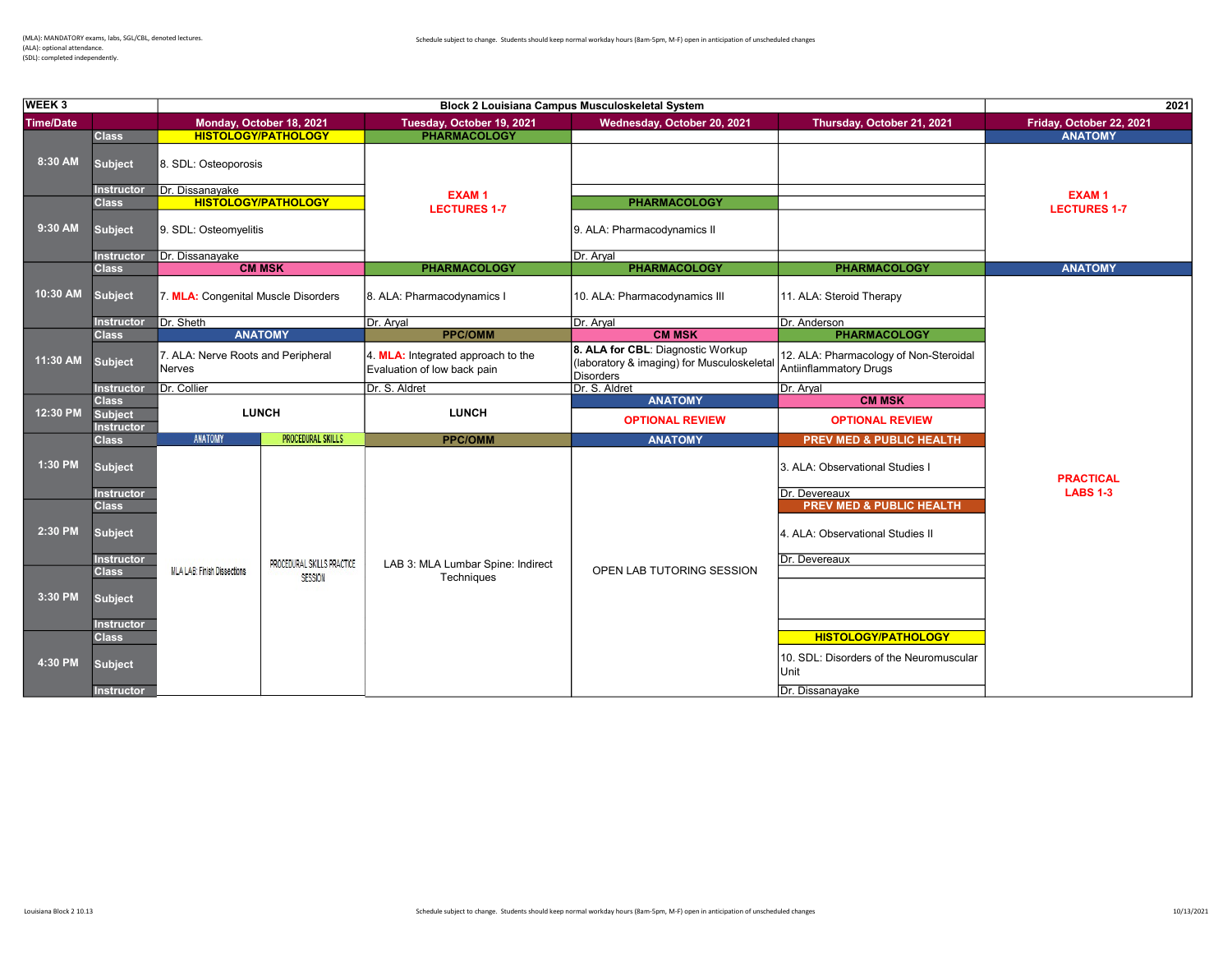| WEEK 4           |                                     |                                                            | 2021                                                                                    |                                                                    |                                                                     |                                                                    |
|------------------|-------------------------------------|------------------------------------------------------------|-----------------------------------------------------------------------------------------|--------------------------------------------------------------------|---------------------------------------------------------------------|--------------------------------------------------------------------|
| <b>Time/Date</b> |                                     | Monday, October 25, 2021                                   | Tuesday, October 26, 2021                                                               | Wednesday, October 27, 2021                                        | Thursday, October 28, 2021                                          | Friday, October 29, 2021                                           |
|                  | <b>Class</b>                        | <b>CM MSK</b>                                              | <b>PHARMACOLOGY</b>                                                                     | <b>HISTOLOGY/PATHOLOGY</b>                                         | <b>CM MSK</b>                                                       | <b>PHARMACOLOGY</b>                                                |
| 8:30 AM          | <b>Subject</b>                      |                                                            | 13. ALA: Drugs for Osteoporosis and<br>Paget's Disease                                  |                                                                    | 10. ALA: Immune-Mediated<br>Musculoskeletal Disorders in Adults I   |                                                                    |
|                  | <b>Instructor</b>                   | <b>EXAM1</b>                                               | Dr. Anderson                                                                            | <b>EXAM1</b>                                                       | Dr. R. Morrow                                                       | <b>EXAM2</b>                                                       |
|                  | Class                               | <b>LECTURES 1-8</b>                                        | <b>PHARMACOLOGY</b>                                                                     | <b>LECTURES 1-10</b>                                               | <b>CM MSK</b>                                                       | <b>LECTURES 8-14</b>                                               |
| 9:30 AM          | <b>Subject</b>                      | 14. ALA: Pharmacological Basis of<br>Antibacterial Drugs I |                                                                                         | 11. ALA: Immune-Mediated<br>Musculoskeletal Disorders in Adults II |                                                                     |                                                                    |
|                  | <b>Instructor</b>                   |                                                            | Dr. Elmageed                                                                            |                                                                    | Dr. R. Morrow                                                       |                                                                    |
|                  | <b>Class</b>                        | <b>ANATOMY</b>                                             | <b>PPC/OMM</b>                                                                          | <b>CM MSK</b>                                                      | <b>CM MSK</b>                                                       | <b>PREV MED &amp; PUBLIC HEALTH</b>                                |
| 10:30 AM         | <b>Subject</b>                      | 8. ALA: Brachial Plexus                                    | 5. MLA: Shoulder: Medical History.<br>Differential Diagnosis and Physical Exam Children | 9. ALA: Rheumatologic Disorders in                                 | 12. ALA: Immune-Mediated<br>Musculoskeletal Disorders in Adults III | 7. ALA: Systematic Reviews and Meta-<br>Analysis                   |
|                  | <b>Instructor Dr. Collier</b>       |                                                            | Dr. Smith                                                                               | Dr. Baker                                                          | Dr. R. Morrow                                                       | Dr. Devereaux                                                      |
| 11:30 AM         | <b>Class</b>                        | <b>ANATOMY</b>                                             | <b>PPC/OMM</b>                                                                          | <b>PREV MED &amp; PUBLIC HEALTH</b>                                | <b>PREV MED &amp; PUBLIC HEALTH</b>                                 | <b>PHARMACOLOGY</b>                                                |
|                  | <b>Subject</b>                      | 9. ALA: Brachium and Cubital Fossa                         | 6. MLA: Shoulder: Palpation and Range<br>of Motion                                      | 5. ALA: Experimental Studies                                       | 6. ALA: Measures of Association                                     | 15. ALA: Pharmacological Basis of<br>Antibacterial Drugs II        |
|                  |                                     | Instructor Dr. Zarenko                                     | Dr. Smith                                                                               | Dr. Devereaux                                                      | Dr. Devereaux                                                       | Dr. Elmageed                                                       |
|                  | <b>Class</b>                        | <b>HISTOLOGY/PATHOLOGY</b>                                 |                                                                                         | <b>PHARMACOLOGY</b>                                                |                                                                     | <b>PPC/OMM</b>                                                     |
| 12:30 PM         | <b>Subject</b><br><b>Instructor</b> | <b>OPTIONAL REVIEW</b>                                     | <b>LUNCH</b>                                                                            | <b>OPTIONAL REVIEW</b>                                             | <b>LUNCH</b>                                                        | <b>OPTIONAL REVIEW</b>                                             |
|                  | <b>Class</b>                        | <b>PROCEDURAL SKILLS</b>                                   | <b>PPC/OMM</b>                                                                          | **MANDATORY**                                                      | <b>ANATOMY</b>                                                      | <b>HISTOLOGY/PATHOLOGY</b>                                         |
| 1:30 PM          | <b>Subject</b>                      |                                                            |                                                                                         |                                                                    |                                                                     | 11. SDL: Bone Tumors                                               |
|                  | <b>Instructor</b><br><b>Class</b>   |                                                            |                                                                                         |                                                                    |                                                                     | Dr. Dissanayake<br><b>HISTOLOGY/PATHOLOGY</b>                      |
| 2:30 PM          | <b>Subject</b>                      |                                                            |                                                                                         |                                                                    |                                                                     | 12. SDL for CBL 1: Osteoarthritis                                  |
|                  | <b>Instructor</b><br><b>Class</b>   | PROCEDURAL SKILLS PRACTICE                                 | LAB 4: MLA Shoulder: Palpation, Range                                                   | <b>IPE</b>                                                         | MLA LAB 4: Axilla & Brachial Plexus                                 | Dr. Dissanavake<br><b>HISTOLOGY/PATHOLOGY</b>                      |
| 3:30 PM          | <b>Subject</b><br>Instructor        | <b>SESSION</b>                                             | of Motion and OMT                                                                       |                                                                    |                                                                     | 13. SDL for CBL 1: Crystal-induced<br>Arthritis<br>Dr. Dissanayake |
|                  | <b>Class</b>                        |                                                            |                                                                                         |                                                                    |                                                                     | <b>HISTOLOGY/PATHOLOGY</b>                                         |
| 4:30 PM          | <b>Subject</b>                      |                                                            |                                                                                         |                                                                    |                                                                     | 14. SDL for CBL 1: Rheumatoid Arthritis                            |

Instructor Dr. Dissanayake in the control of the control of the control of the control of the control of the control of the control of the control of the control of the control of the control of the control of the control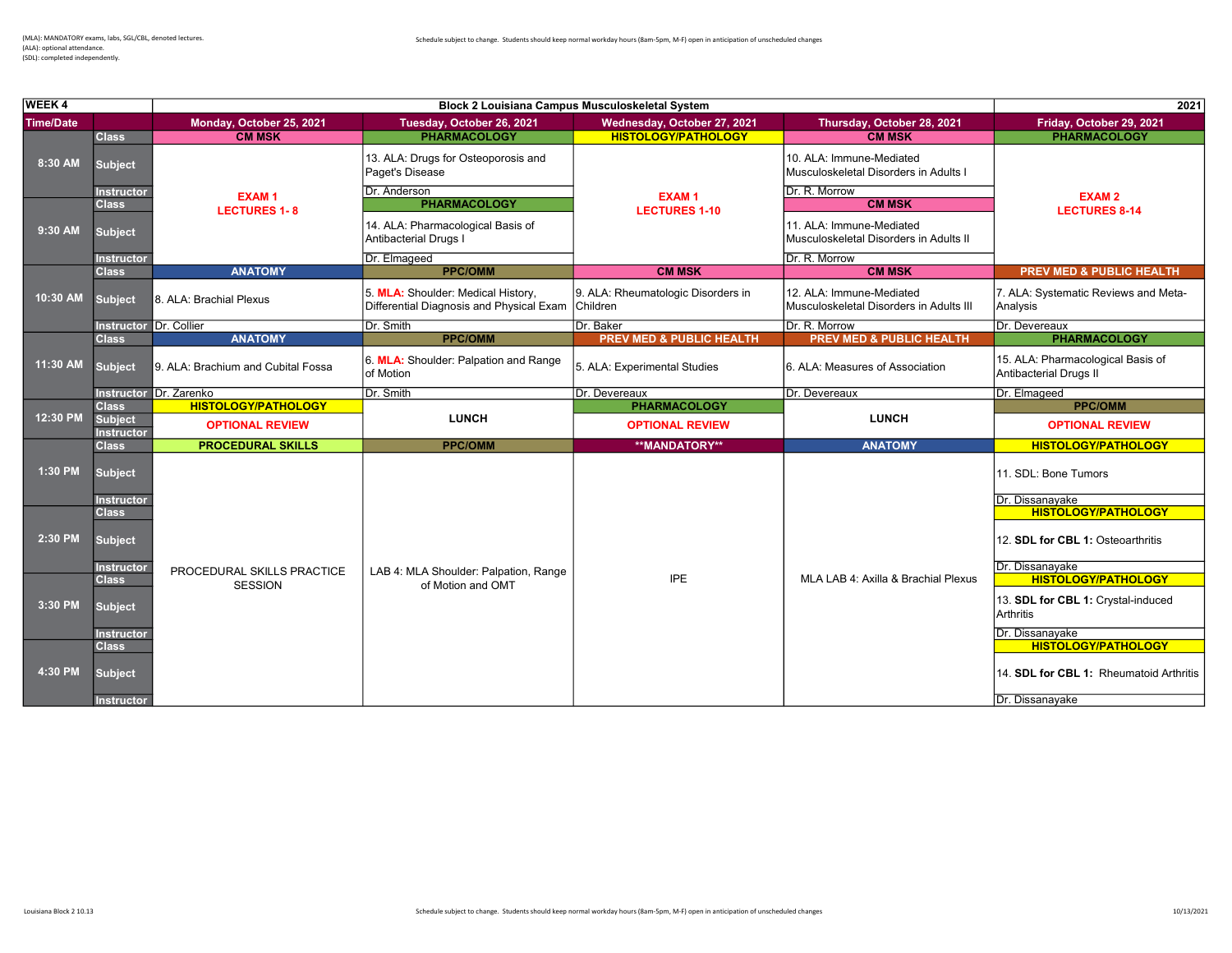(ALA): optional attendance. (SDL): completed independently.

| WEEK <sub>5</sub> |                                                     |                                                                          | 2021                                     |                                                               |                                                                                                                                        |                                                                                                      |                                                                              |
|-------------------|-----------------------------------------------------|--------------------------------------------------------------------------|------------------------------------------|---------------------------------------------------------------|----------------------------------------------------------------------------------------------------------------------------------------|------------------------------------------------------------------------------------------------------|------------------------------------------------------------------------------|
| <b>Time/Date</b>  |                                                     | Monday, November 1, 2021                                                 | Tuesday, November 2, 2021                |                                                               | Wednesday, November 3, 2021                                                                                                            | Thursday, November 4, 2021                                                                           | Friday, November 5, 2021                                                     |
|                   | <b>Class</b>                                        | <b>CM MSK</b>                                                            | <b>PPC/OMM</b>                           |                                                               | <b>CM MSK</b>                                                                                                                          | <b>CM MSK</b>                                                                                        | <b>PREV MED &amp; PUBLIC HEALTH</b>                                          |
| 8:30 AM           | <b>Subject</b>                                      | 13. ALA for CBL 1: Osteoarthritis<br>(Degenerative Joint Disease)        |                                          | 15. ALA: Benign Tumors of the<br>Musculoskeletal System       |                                                                                                                                        | 18. ALA: Rotator Cuff & Shoulder<br>Syndromes                                                        |                                                                              |
|                   |                                                     | Instructor Dr. S. Aldret                                                 | <b>EXAM1</b>                             | Dr. Clifton                                                   |                                                                                                                                        | Dr. Smith                                                                                            | <b>EXAM1</b>                                                                 |
|                   | <b>Class</b>                                        | <b>CM MSK</b>                                                            | <b>LECTURES 1-6</b>                      |                                                               | <b>CM MSK</b>                                                                                                                          | <b>CM MSK</b>                                                                                        | <b>LECTURES 1-7</b>                                                          |
| 9:30 AM           | <b>Subject</b>                                      | 14. ALA for CBL 1: Inflammatory<br>Disorders and Crystalline Arthropathy |                                          | 16. ALA: Malignant Tumors of the<br>Musculoskeletal System I  |                                                                                                                                        | 19. ALA: Traumatic Shoulder Injuries (End<br>of Exam 2)                                              |                                                                              |
|                   |                                                     | Instructor Dr. S. Aldret                                                 |                                          | Dr. Lipka                                                     |                                                                                                                                        | Dr. Turnbull                                                                                         |                                                                              |
|                   | <b>Class</b>                                        | <b>PHARMACOLOGY</b>                                                      | <b>PPC/OMM</b>                           |                                                               | <b>CM MSK</b>                                                                                                                          | <b>PHARMACOLOGY</b>                                                                                  | <b>CM MSK</b>                                                                |
| 10:30 AM          | <b>Subject</b>                                      | 16. ALA for CBL 1: Drugs for<br>Osteoarthritis and Gout                  |                                          | 17. ALA: Malignant Tumors of the<br>Musculoskeletal System II |                                                                                                                                        | 19. ALA: Drug Development and Clinical<br>Trials I                                                   | 20. SDL for CBL 2: Case-Based Learning<br>Module: Bone & Joint Infections I  |
|                   |                                                     | Instructor Dr. Anderson                                                  |                                          | Dr. Lipka                                                     |                                                                                                                                        | Dr. Aryal                                                                                            | Dr. R. Morrow                                                                |
|                   | <b>Class</b>                                        | <b>PHARMACOLOGY</b>                                                      |                                          |                                                               | <b>PHARMACOLOGY</b>                                                                                                                    | <b>PHARMACOLOGY</b>                                                                                  | <b>CM MSK</b>                                                                |
| 11:30 AM          | <b>Subject</b>                                      | 17. ALA for CBL 1: Drugs for<br><b>Rheumatoid Arthritis</b>              |                                          | Agents                                                        |                                                                                                                                        | 18. ALA: Antifungal and Non-HIV Antiviral 20. ALA: Drug Development and Clinical<br><b>Trials II</b> | 21. SDL for CBL 2: Case-Based Learning<br>Module: Bone & Joint Infections II |
|                   |                                                     | Instructor Dr. Anderson                                                  |                                          | Dr. Elmageed                                                  |                                                                                                                                        | Dr. Aryal                                                                                            | Dr. R. Morrow                                                                |
|                   | <b>Class</b>                                        |                                                                          |                                          | <b>PREV MED &amp; PUBLIC HEALTH</b><br><b>OPTIONAL REVIEW</b> |                                                                                                                                        |                                                                                                      | <b>CM MSK</b>                                                                |
| 12:30 PM          | <b>Subject</b><br><b>Instructor</b>                 | <b>LUNCH</b>                                                             |                                          |                                                               |                                                                                                                                        | <b>LUNCH</b>                                                                                         | <b>OPTIONAL REVIEW (9-19)</b>                                                |
|                   | <b>Class</b>                                        | <b>PROCEDURAL SKILLS</b>                                                 |                                          | <b>ANATOMY</b>                                                | ** MANDATORY**                                                                                                                         | <b>PREV MED &amp; PUBLIC HEALTH</b>                                                                  | <b>ANATOMY</b>                                                               |
| 1:30 PM           | <b>Subject</b><br><b>Instructor</b>                 |                                                                          | <b>PRACTICAL EXAM</b><br><b>LABS 1-4</b> |                                                               |                                                                                                                                        |                                                                                                      |                                                                              |
| 2:30 PM           | Class<br><b>Subject</b><br><b>Instructor</b>        |                                                                          |                                          |                                                               | MLA CBL 1 Wrap Up: Rheumatologic<br>Disorders (Path: Osteoarthritis, Crystal-<br>induced Arthritis, CM: Osteoarthritis,                | MLA: Interprofessional Education                                                                     |                                                                              |
| 3:30 PM           | <b>Class</b><br><b>Subject</b><br><b>Instructor</b> | <b>CPS</b>                                                               |                                          | MLA LAB 5: Arm & Cubital Fossa                                | Inflammatory Disorders and Crystalline<br>Arthropathy, Pharm: Drugs for<br>Osteoarthritis and Gout. Drugs for<br>Rheumatoid Arthritis) | <b>Experience: Poverty Simulation</b>                                                                | IPE                                                                          |
| 4:30 PM           | <b>Class</b><br><b>Subject</b><br><b>Instructor</b> |                                                                          |                                          |                                                               |                                                                                                                                        |                                                                                                      |                                                                              |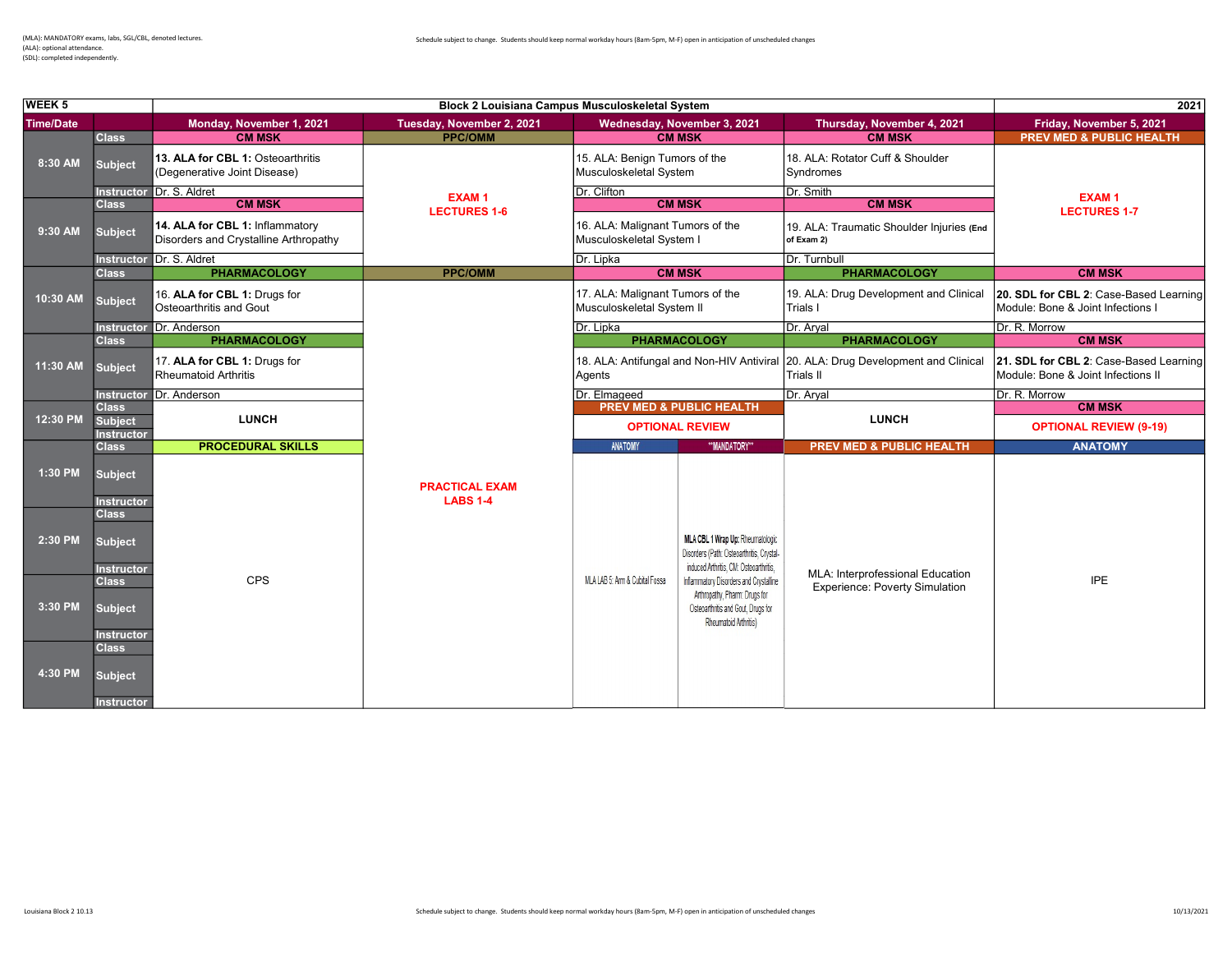2021 Time/Date Monday, November 8, 2021 Tuesday, November 9, 2021 Wednesday, November 10, 2021 Thursday, November 11, 2021 Friday, November 12, 2021 **PREV MED & PUBLIC HEALTH** Subject 8. MLA SGL: Applied Epidemiology: A Critical Look at Measures of Association and Study Design I 22. MLA: Fracture and Dislocation of Extremeties, General Evaulation Instructor Dr. Devereaux **Dr. Counts** Class PREV MED & PUBLIC HEALTH CALLEGATION CONTRACT COMMISK Subject 9. MLA SGL: Applied Epidemiology: A Critical Look at Measures of Association and Study Design II 23. MLA: Fractures of the Arm, Elbow, and Forearm Instructor Dr. Devereaux **Dr. Counts Control Control Control Control Control Control Control Control Control Control Control Control Control Control Control Control Control Control Control Control Control Control Control C PREV MED & PUBLIC HEALTH CM MSK COLOGY PREV MEDICINE ANATOMY** Subject 21. ALA for CBL 2: Antimicrobials for Bone and Joint Infections 10. ALA: Ethical Principles in Research -<br>Online from VC  $\sqrt{24}$  MLA: Fractures of the Wrist and Hand Instructor Dr. Elmageed Dr. Devereaux Dr. Devereaux Dr. Counts Class **HISTOLOGY/PATHOLOGY PROGRAM PPC/OMM** ANATOMY Subject **15. SDL for CBL 2:** Case-Based Learning 7. MLA: Clavicle: Acromicoclavicular,<br>Characteristics and Clavislate Diamaze Module: Infectious Arthritis **Sternoclavicular, and Clavicle Diagnosis 12. ALA: Wrist and Hand Sternoclavicular, and Clavicle Diagnosis** Instructor Dr. Dissanayake Dr. Sneed Dr. Zarenko Class Class Class Class Class Class Class Class Class Class Class Class Class Class Class Class Class Class Cla<br>Subject Class Class Class Class Class Class Class Class Class Class Class Class Class Class Class Class Class **Subject Instructor**<br>Class ANATOMY **EXAMPLE ANATOMY** PPC/OMM ANATOMY ANATOMY **PROCEDURAL SKILLS PREV MED & PUBLIC HEALTH** PREV MED & PUBLIC HEALTH Subject 10. ALA: Anterior Forearm & Elbow MLA Introduction to Parish Project in the MLA Introduction to Parish Project Instructor <mark>Dr. Zarenko ANATOMY (Dr. Devereaux ANATOMY )</mark> and the state of the state of the state of the state of the state of the state of the state of the state of the state of the state of the state of the state of the Class ANATOMY AND ANATOMY AND A RESERVE A SERVER AND A RESERVE A SERVER AND A RESERVE A SERVER AND A RESERVE A Subject 11. ALA: Posterior Forearm, Dorsum of 18. SDL: Metabolic Myopathies Instructor Dr. Zarenko Dr. Devereaux<br>Class **Dr. Dissanayake Dr. Devereaux Dr. Devereaux**<br>Class **HISTOLOGY/PATHOLOGY PROC** Class **HISTOLOGY/PATHOLOGY** LAB 5: MLA Univide P.C., SC and UAB 6MLA: Foream & Dissum of Hand CPS **HISTOLOGY/PATHOLOGY PROCEDURAL SKILLS** Subject 16. SDL: Inflammatory Myopathies 19. Soft Tissue Tumors 19. SDL: Soft Tissue Tumors Instructor <mark>Dr. Dissanayake Dr. Dissanayake Dr. Dissanayake Dr. Dissanayake Dr. Dissanayake Dr. Dissanayake Dr<br>Class Dr. Dissanayake Dr. Dissanayake Dr. Dissanayake Dr. Dissanayake Dr. Dissanayake Dr. Dissanayake Dr. Diss</mark> Class <mark>HISTOLOGY/PATHOLOGY (2000) HISTOLOGY/PATHOLOGY (2000) HISTOLOGY/PATHOLOGY (2000) HISTOLOGY/PATHOLOGY (20</mark> Subject 17. SDL: Muscular Dystrophies 20. SDL: Ankylosing Spondylitis FINAL EXAM LECTURES 15-21 CPS LUNCH **MLA** SGL - Learning Circles and Work on Parish / Group Projects IPE Opportunity **OPTIONAL** Clavicle Dx 10:30 AM 4:30 PM 11:30 AM 12:30 PM 1:30 PM 2:30 PM 3:30 PM LUNCH WEEK 6 Block 2 Louisiana Campus Musculoskeletal System 8:30 AM 9:30 AM OPTIONAL REVIEW MLA CBL 2 Wrap Up: Bone and Joint Infections (Path: Case-Based Learning Module: Infectious Arthritis, CM: Case-Based Learning Module: Bone & Joint Infections I& II, Antimicrobials for Bone and Joint Infections EXAM 2 LECTURES 9-19 **LUNCH** 

Instructor Dr. Dissanavake **Dr. Dissanavake Dr. Dissanavake** Dr. Dissanavake Dr. Dissanavake Dr. Dissanavake Dr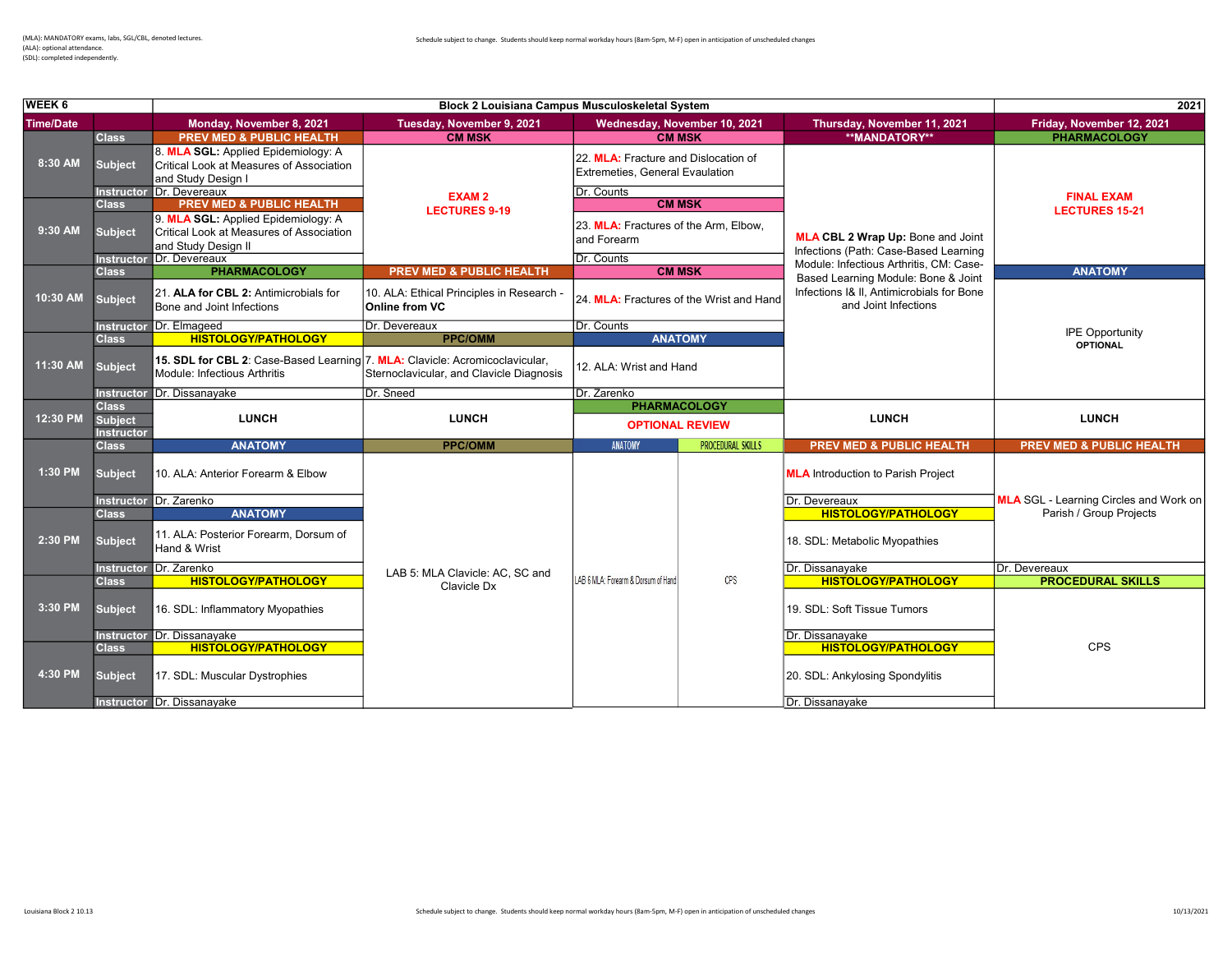| WEEK 7           |                                     |                                                                    |                                              |                                                                | <b>Block 2 Louisiana Campus Musculoskeletal System</b>                               |                                       | 2021                                                                         |                           |
|------------------|-------------------------------------|--------------------------------------------------------------------|----------------------------------------------|----------------------------------------------------------------|--------------------------------------------------------------------------------------|---------------------------------------|------------------------------------------------------------------------------|---------------------------|
| <b>Time/Date</b> |                                     |                                                                    | Monday, November 15, 2021                    | Tuesday, November 16, 2021                                     | Wednesday, November 17, 2021                                                         |                                       | Thursday, November 18, 2021                                                  | Friday, November 19, 2021 |
|                  | <b>Class</b>                        |                                                                    | <b>CM MSK</b>                                | <b>HISTOLOGY/PATHOLOGY</b>                                     | <b>PREV MED &amp; PUBLIC HEALTH</b>                                                  |                                       | <b>CM MSK</b>                                                                | <b>ANATOMY</b>            |
| 8:30 AM          | <b>Subject</b>                      | & Lower Extremities I                                              | 25. ALA: Congenital Disorders of the Hip     |                                                                | 11. ALA: Clinical Biostatistics I: Sampling,<br>Types of Variables and Mean Measures |                                       | 27. ALA: Traumatic Elbow and Forearm<br>Injuries                             |                           |
|                  | <b>Instructor Dr. Baker</b>         |                                                                    |                                              | <b>FINAL EXAM</b>                                              | Dr. Devereaux                                                                        |                                       | Dr. S. Aldret                                                                | <b>EXAM2</b>              |
|                  | <b>Class</b>                        |                                                                    | <b>CM MSK</b>                                | <b>LECTURES 11-20</b>                                          |                                                                                      | <b>PREV MED &amp; PUBLIC HEALTH</b>   | <b>CM MSK</b>                                                                | <b>LECTURES 8-14</b>      |
| 9:30 AM          | <b>Subject</b>                      | 26. ALA: Congenital Disorders of the Hip<br>& Lower Extremities II |                                              |                                                                | <b>Hypothesis Testing and Significance</b>                                           |                                       | 12. ALA: Clinical Biostatistics II: Normality, 28. ALA: Compartment Syndrome |                           |
|                  | <b>Instructor</b>                   | Dr. Baker                                                          |                                              |                                                                | Dr. Devereaux                                                                        |                                       | Dr. Smith                                                                    |                           |
|                  | <b>Class</b>                        |                                                                    | <b>ANATOMY</b>                               | <b>PPC/OMM</b>                                                 |                                                                                      | <b>PREV MED &amp; PUBLIC HEALTH</b>   | <b>CM MSK</b>                                                                | <b>ANATOMY</b>            |
| 10:30 AM         | <b>Subject</b>                      | 13. ALA: Anatomical Correlations in<br>Radiology of UE             |                                              | 8. MLA: Elbow, Radius and Ulna: Med<br>Hx, DDX and PE          | 13. ALA: Clinical Biostatistics III:<br>Parametric and Non-Parametric Testing        |                                       | 29. ALA: Disorders of the Hand and Wrist                                     |                           |
|                  | Instructor Dr. Lipka                |                                                                    |                                              | Dr. S. Aldret                                                  | Dr. Devereaux                                                                        |                                       | Dr. S. Aldret                                                                |                           |
|                  | <b>Class</b>                        |                                                                    | <b>ANATOMY</b>                               | <b>PPC/OMM</b>                                                 |                                                                                      | <b>ANATOMY</b>                        |                                                                              |                           |
| 11:30 AM         | <b>Subject</b>                      | 14. ALA: Anatomical Correlations in<br>Radiology of Wrist & Hand   |                                              | 9. MLA: Wrist and Hand: Med Hx, DDX<br>land PE                 | <b>Upper Extremeties Drawing Review</b><br>Session                                   | <b>OPTIONAL</b>                       |                                                                              |                           |
|                  |                                     | Instructor Dr. Lipka                                               |                                              | Dr. S. Aldret                                                  | Dr. Zarenko                                                                          |                                       |                                                                              |                           |
|                  | <b>Class</b>                        |                                                                    |                                              |                                                                | <b>ANATOMY</b>                                                                       |                                       |                                                                              |                           |
| 12:30 PM         | <b>Subject</b>                      |                                                                    | <b>LUNCH</b>                                 | <b>LUNCH</b>                                                   | <b>OPTIONAL REVIEW</b>                                                               |                                       | <b>LUNCH</b>                                                                 |                           |
|                  | <b>Instructor</b><br><b>Class</b>   | <b>ANATOMY</b>                                                     | <b>PROCEDURAL SKILLS</b>                     | <b>PPC/OMM</b>                                                 | ANATOMY                                                                              | <b>PROCEDURAL SKILLS</b>              |                                                                              |                           |
|                  |                                     |                                                                    |                                              |                                                                |                                                                                      |                                       | PREV MED & PUBLIC HEALTH                                                     |                           |
| 1:30 PM          | <b>Subject</b>                      |                                                                    |                                              |                                                                |                                                                                      |                                       | 14. ALA: Applied Biostatistics I                                             | <b>PRACTICAL</b>          |
|                  | <b>Instructor</b><br><b>Class</b>   |                                                                    |                                              |                                                                |                                                                                      |                                       | Dr. Devereaux<br><b>PREV MED &amp; PUBLIC HEALTH</b>                         | <b>LABS 4-7</b>           |
| 2:30 PM          | <b>Subject</b>                      |                                                                    |                                              |                                                                |                                                                                      |                                       | 15. ALA: Applied Biostatistics II                                            |                           |
|                  | <b>Instructor</b><br><b>Class</b>   | LAB 7: MLA Wrist & Hand                                            | PROCEDURAL SKILLS PRACTICE<br><b>SESSION</b> | LAB 6: MLA Elbow, Forearm, Wrist and<br>Hand: PE and Treatment | OPEN LAB TUTORING SESSION                                                            | PROCEDURAL SKILLS PRACTICE<br>SESSION | Dr. Devereaux<br><b>PREV MED &amp; PUBLIC HEALTH</b>                         |                           |
| 3:30 PM          | <b>Subject</b><br><b>Instructor</b> |                                                                    |                                              |                                                                |                                                                                      |                                       | SDL SGL - Learning Circles and Work on                                       |                           |
| 4:30 PM          | <b>Class</b><br><b>Subject</b>      |                                                                    |                                              |                                                                |                                                                                      |                                       | Parish / Group Projects                                                      |                           |

Instructor Dr. Devereaux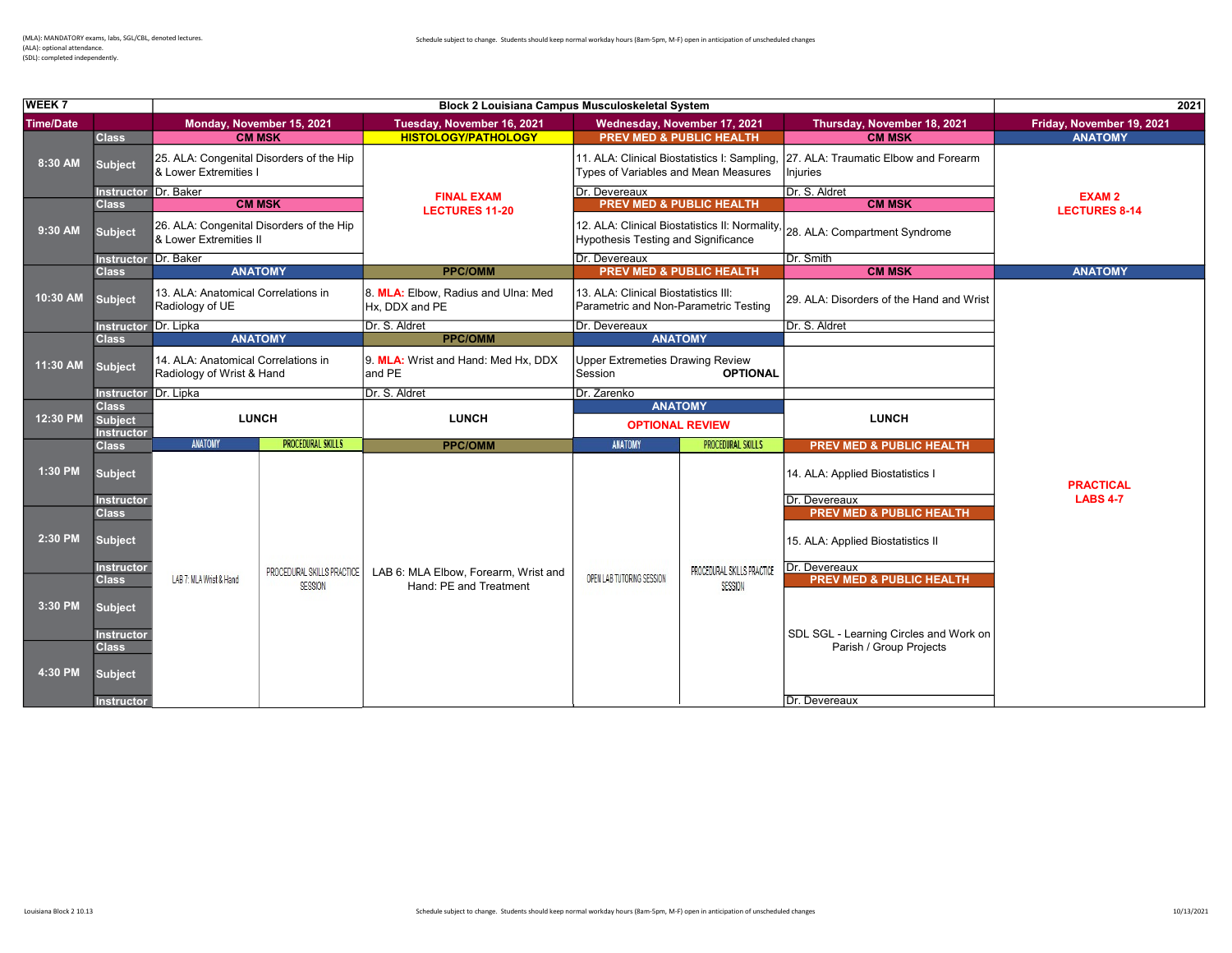| <b>WEEK 8</b>    |                                                     | Block 2 Louisiana Campus Musculoskeletal System |                                                                  |                                                                 |                             | 2021                        |  |
|------------------|-----------------------------------------------------|-------------------------------------------------|------------------------------------------------------------------|-----------------------------------------------------------------|-----------------------------|-----------------------------|--|
| <b>Time/Date</b> |                                                     | Monday, November 22, 2021                       | Tuesday, November 23, 2021                                       | Wednesday, November 24, 2021                                    | Thursday, November 25, 2021 | Friday, November 26, 2021   |  |
|                  | <b>Class</b>                                        |                                                 | <b>PPC/OMM</b>                                                   | <b>CM MSK</b>                                                   |                             |                             |  |
| 8:30 AM          | <b>Subject</b>                                      |                                                 | 10. MLA: Hip and Pelvis: Med Hx, DDX<br>and PE I                 | 31. ALA: The Limping Adolescent                                 |                             |                             |  |
|                  | <b>Instructor</b>                                   |                                                 | Dr. Turnbull                                                     | Dr. Turnbull                                                    |                             |                             |  |
|                  | <b>Class</b>                                        | <b>ANATOMY</b>                                  | <b>PPC/OMM</b>                                                   | <b>CM MSK</b>                                                   |                             |                             |  |
| 9:30 AM          | <b>Subject</b>                                      | 15. ALA: Bony Pelvis, Hip, and Femur            | 11. MLA: Hip and Pelvis: Med Hx, DDX<br>and PE II                | 32. ALA: Fractures of the Pelvis & Lower<br><b>Extremity I</b>  |                             |                             |  |
|                  |                                                     | Instructor Dr. Cheverko                         | Dr. Turnbull                                                     | Dr. Lipka                                                       |                             |                             |  |
|                  | <b>Class</b>                                        | <b>ANATOMY</b>                                  | <b>PPC/OMM</b>                                                   | <b>CM MSK</b>                                                   |                             |                             |  |
| 10:30 AM         | <b>Subject</b>                                      | 16. ALA: Gluteal Region                         | 12. MLA: Hip: Evaluation and Treatment<br>of Somatic Dysfunction | 33. ALA: Fractures of the Pelvis & Lower<br><b>Extremity II</b> |                             |                             |  |
|                  | Instructor Dr. Newell                               |                                                 | Dr. Sneed                                                        | Dr. Lipka                                                       |                             |                             |  |
|                  | <b>Class</b>                                        | <b>ANATOMY</b>                                  | <b>CM MSK</b>                                                    | <b>CM MSK</b>                                                   |                             |                             |  |
| 11:30 AM         | <b>Subject</b>                                      | 17. ALA: Posterior Thigh and Popliteal<br>Fossa | 30. SDL: Hip and Back Pain in Adults                             | <b>OPTIONAL REVIEW (20-33)</b>                                  |                             |                             |  |
|                  | Instructor Dr. Newell                               |                                                 | Dr. Smith                                                        |                                                                 |                             |                             |  |
| 12:30 PM         | <b>Class</b><br><b>Subject</b><br><b>Instructor</b> | <b>LUNCH</b>                                    | <b>LUNCH</b>                                                     | <b>LUNCH</b>                                                    | <b>THANKSGIVING HOLIDAY</b> | <b>THANKSGIVING HOLIDAY</b> |  |
|                  | <b>Class</b>                                        | <b>ANATOMY</b>                                  | <b>PPC/OMM</b>                                                   |                                                                 |                             |                             |  |
| 1:30 PM          | <b>Subject</b>                                      |                                                 |                                                                  |                                                                 |                             |                             |  |
|                  | <b>Instructor</b>                                   |                                                 |                                                                  |                                                                 |                             |                             |  |
| 2:30 PM          | <b>Class</b><br><b>Subject</b><br><b>Instructor</b> |                                                 | LAB 7: MLA Hip: Evaluation and                                   |                                                                 |                             |                             |  |
|                  | <b>Class</b>                                        | LAB 8: MLA Gluteal Region                       | Treatment of Somatic Dysfunction                                 |                                                                 |                             |                             |  |
| 3:30 PM          | <b>Subject</b>                                      |                                                 |                                                                  |                                                                 |                             |                             |  |
|                  | Instructor<br><b>Class</b>                          |                                                 |                                                                  |                                                                 |                             |                             |  |
| 4:30 PM          | <b>Subject</b>                                      |                                                 |                                                                  |                                                                 |                             |                             |  |
|                  | <b>Instructor</b>                                   |                                                 |                                                                  |                                                                 |                             |                             |  |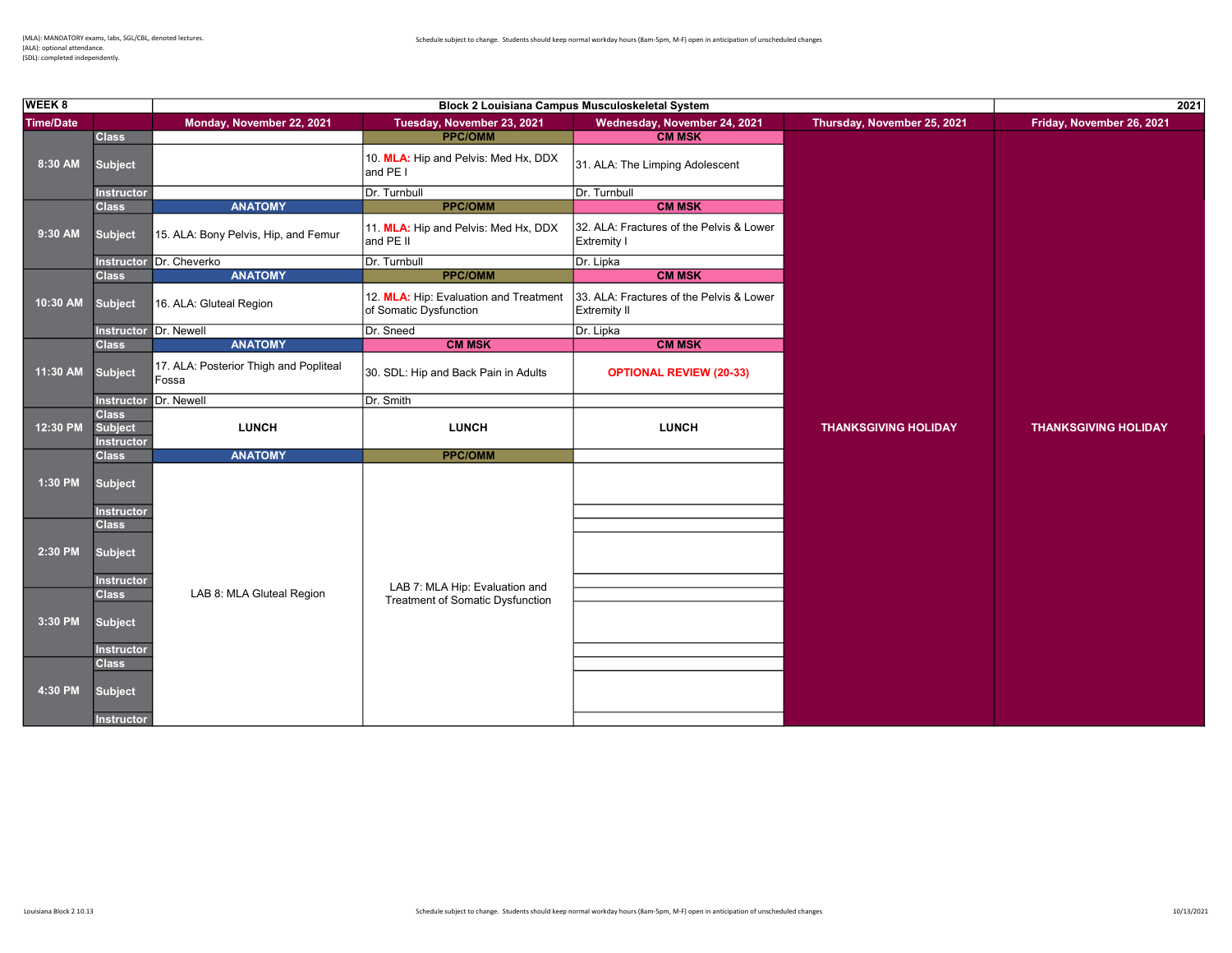(ALA): optional attendance. (SDL): completed independently.

| WEEK <sub>9</sub> |                                     |                                                      | 2021                                                                         |                                                                              |                            |                                          |
|-------------------|-------------------------------------|------------------------------------------------------|------------------------------------------------------------------------------|------------------------------------------------------------------------------|----------------------------|------------------------------------------|
| <b>Time/Date</b>  |                                     | Monday, November 29, 2021                            | Tuesday, November 30, 2021                                                   | Wednesday, December 1, 2021                                                  | Thursday, December 2, 2021 | Friday, December 3, 2021                 |
|                   | <b>Class</b>                        |                                                      | <b>CM MSK</b>                                                                | <b>CM MSK</b>                                                                | <b>SIMULATION</b>          |                                          |
| 8:30 AM           | <b>Subject</b>                      |                                                      |                                                                              | 34. MLA: Joint Replacement                                                   |                            |                                          |
|                   | <b>Instructor</b>                   |                                                      | <b>EXAM3</b>                                                                 | Dr. Extine                                                                   |                            |                                          |
|                   | <b>Class</b>                        | <b>ANATOMY</b>                                       | <b>LECTURES 20-33</b>                                                        | <b>CM MSK</b>                                                                |                            | <b>PREV MED &amp; PUBLIC HEALTH</b>      |
| 9:30 AM           | <b>Subject</b>                      | 18. ALA: Anterior & Medial Thigh                     |                                                                              | 35. MLA: Surgical Treatments for Knee<br>Injuries                            |                            |                                          |
|                   |                                     | Instructor Dr. Cheverko                              |                                                                              | Dr. Extine                                                                   |                            |                                          |
|                   | <b>Class</b>                        | <b>ANATOMY</b>                                       | <b>PPC/OMM</b>                                                               | <b>CM MSK</b>                                                                |                            |                                          |
| 10:30 AM          | <b>Subject</b>                      | 19. ALA: Knee and Leg                                | 13. MLA: Knee: Medical History,<br>Differential Diagnosis and Physical Exam  | 36. MLA: Surgical Treatments for Foot<br>and Ankle Injuries                  |                            | <b>MLA: Parish Project Presentations</b> |
|                   |                                     | Instructor Dr. Zarenko                               | Dr. Turnbull                                                                 | Dr. Extine                                                                   |                            |                                          |
|                   | <b>Class</b>                        | <b>ANATOMY</b>                                       | <b>PPC/OMM</b>                                                               | <b>CM MSK</b>                                                                |                            |                                          |
| 11:30 AM          | <b>Subject</b>                      | 20. ALA: Ankle and Foot                              | 14. MLA: Knee and Leg: Physical Exam<br>and Treatment of Somatic Dysfunction | 37. ALA: The Non-Surgical Knee                                               |                            |                                          |
|                   |                                     | Instructor Dr. Zarenko                               | Dr. Turnbull                                                                 | Dr. Turnbull                                                                 |                            |                                          |
|                   | <b>Class</b>                        |                                                      |                                                                              |                                                                              |                            | <b>PREV MED &amp; PUBLIC HEALTH</b>      |
| 12:30 PM          | <b>Subject</b><br><b>Instructor</b> | <b>LUNCH</b>                                         | <b>LUNCH</b>                                                                 | <b>LUNCH</b>                                                                 | <b>SP TESTING</b>          | <b>OPTIONAL REVIEW</b>                   |
|                   | <b>Class</b>                        | <b>ANATOMY</b><br><b>SIMULATION</b>                  | <b>PPC/OMM</b>                                                               | <b>PROCEDURAL SKILLS</b><br><b>ANATOMY</b>                                   |                            |                                          |
| 1:30 PM           | <b>Subject</b>                      |                                                      |                                                                              |                                                                              |                            |                                          |
|                   | Instructor<br><b>Class</b>          |                                                      |                                                                              |                                                                              |                            |                                          |
| 2:30 PM           | <b>Subject</b>                      |                                                      |                                                                              |                                                                              |                            |                                          |
|                   | <b>Instructor</b>                   |                                                      |                                                                              |                                                                              |                            |                                          |
|                   | <b>Class</b>                        | LAB 9 MLA: Post Thigh, Popliteal Fossa<br><b>CIS</b> | LAB 8: MLA Knee Exam and OMM for the<br>Knee and Leg                         | SP Physical Exam Practice<br>LAB 10 MLA: Anterior & Medial Thigh<br>Open Lab |                            |                                          |
| 3:30 PM           | <b>Subject</b>                      |                                                      |                                                                              |                                                                              |                            |                                          |
|                   |                                     |                                                      |                                                                              |                                                                              |                            |                                          |
|                   | <b>Instructor</b>                   |                                                      |                                                                              |                                                                              |                            |                                          |
|                   | <b>Class</b>                        |                                                      |                                                                              |                                                                              |                            |                                          |
| 4:30 PM           | <b>Subject</b>                      |                                                      |                                                                              |                                                                              |                            |                                          |
|                   | <b>Instructor</b>                   |                                                      |                                                                              |                                                                              |                            |                                          |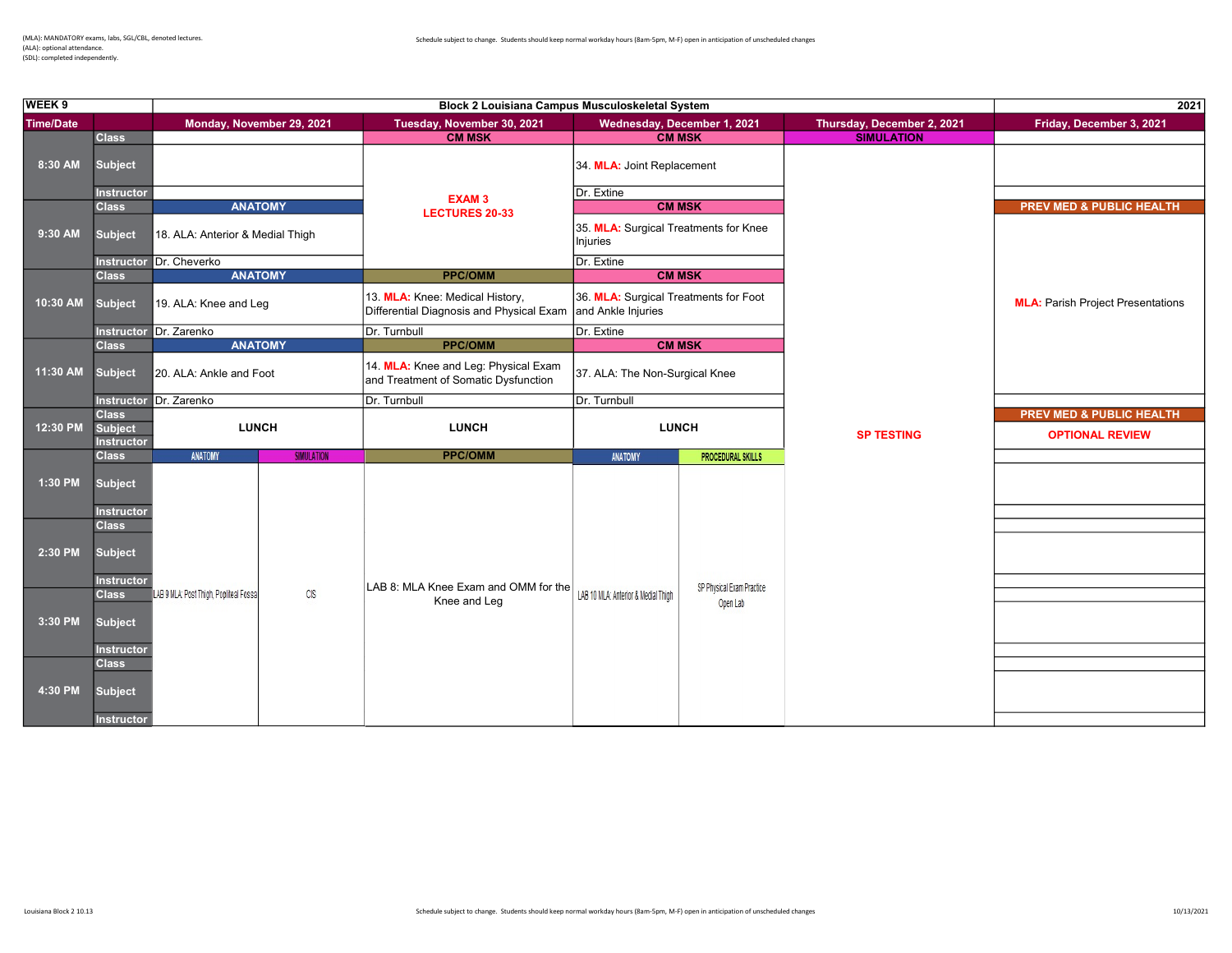(ALA): optional attendance. (SDL): completed independently.

| WEEK <sub>10</sub> |                                                     |                                                        |                                                                   | 2021                                   |                                |                                                  |                          |
|--------------------|-----------------------------------------------------|--------------------------------------------------------|-------------------------------------------------------------------|----------------------------------------|--------------------------------|--------------------------------------------------|--------------------------|
| <b>Time/Date</b>   |                                                     | Monday, December 6, 2021                               | Tuesday, December 7, 2021                                         | Wednesday, December 8, 2021            | Thursday, December 9, 2021     | Friday, December 10, 2021                        |                          |
|                    | <b>Class</b>                                        | <b>PREV MED &amp; PUBLIC HEALTH</b>                    | <b>PPC/OMM</b>                                                    |                                        | <b>PROCEDURAL SKILLS</b>       | <b>CM MSK</b>                                    |                          |
| 8:30 AM            | <b>Subject</b>                                      |                                                        | 15. MLA: Ankle and Foot: Med Hx, PE<br>and Osteopathic Treatment  |                                        |                                |                                                  |                          |
|                    | <b>Instructor</b>                                   | <b>FINAL EXAM</b>                                      | Dr. R. Aldret                                                     |                                        |                                | <b>FINAL EXAM</b>                                |                          |
|                    | <b>Class</b>                                        | <b>LECTURES 8-15</b>                                   | <b>CM MSK</b>                                                     |                                        |                                | <b>LECTURES 34-40</b>                            |                          |
| 9:30 AM            | <b>Subject</b>                                      |                                                        | 38. ALA: Non-Surgical Injuries and<br>Sprains to the Foot & Ankle |                                        |                                |                                                  |                          |
|                    | <b>Instructor</b>                                   |                                                        | Dr. R. Aldret                                                     |                                        |                                |                                                  |                          |
|                    | <b>Class</b>                                        |                                                        | <b>CM MSK</b>                                                     | <b>PPC/OMM</b>                         |                                | <b>PPC/OMM</b>                                   |                          |
| 10:30 AM           | <b>Subject</b>                                      |                                                        | 39. ALA: Complementary Treatment for<br>Musculoskeletal Injuries  | 16. MLA: Pre-Participation Physical    |                                | <b>OPTIONAL REVIEW</b>                           |                          |
|                    | <b>Instructor</b>                                   |                                                        | Dr. S. Aldret                                                     | Dr. Turnbull                           |                                |                                                  |                          |
|                    | <b>Class</b>                                        | <b>ANATOMY</b>                                         | <b>CM MSK</b>                                                     | <b>PPC/OMM</b>                         |                                | <b>ANATOMY</b>                                   |                          |
| 11:30 AM           | <b>Subject</b>                                      | 21. ALA: Anatomical Correlations in<br>Radiology of LE | 40. ALA: Rehabilitation of Musculoskeletal<br>Injury              | 17. MLA: Differential Diagnosis of MSK |                                | Anatomy LE vasculature drawing review<br>session |                          |
|                    | Instructor Dr. Lipka                                |                                                        | Dr. R. Aldret                                                     | Dr. S. Aldret                          |                                | Dr. Zarenko                                      |                          |
|                    | <b>Class</b>                                        |                                                        |                                                                   | <b>CM MSK</b>                          |                                | <b>ANATOMY</b>                                   |                          |
| 12:30 PM           | <b>Subject</b><br><b>Instructor</b>                 | <b>LUNCH</b>                                           | <b>LUNCH</b>                                                      | <b>OPTIONAL REVIEW</b>                 | PROCEDURAL SKILLS<br>CHECK-OFF | <b>OPTIONAL REVIEW</b>                           |                          |
|                    | <b>Class</b>                                        | <b>ANATOMY</b>                                         | <b>PPC/OMM</b>                                                    | <b>ANATOMY</b>                         |                                | ANATOMY                                          | <b>PROCEDURAL SKILLS</b> |
| 1:30 PM            | <b>Subject</b>                                      |                                                        |                                                                   |                                        |                                |                                                  |                          |
| 2:30 PM            | <b>Instructor</b><br><b>Class</b><br><b>Subject</b> |                                                        |                                                                   |                                        |                                |                                                  |                          |
|                    | <b>Instructor</b><br><b>Class</b>                   | LAB 11 MLA: Knee, Leg, Dorsum of Foot                  | LAB 9: MLA Ankle, Foot: Medical<br>History, Physical Exam         | LAB 12 MLA: Ankle and Foot             |                                | OPEN LAB TUTORING SESSION                        | CASTING LAB              |
| 3:30 PM            | <b>Subject</b><br><b>Instructor</b>                 |                                                        |                                                                   |                                        |                                |                                                  |                          |
| 4:30 PM            | <b>Class</b><br><b>Subject</b><br><b>Instructor</b> |                                                        |                                                                   |                                        |                                |                                                  |                          |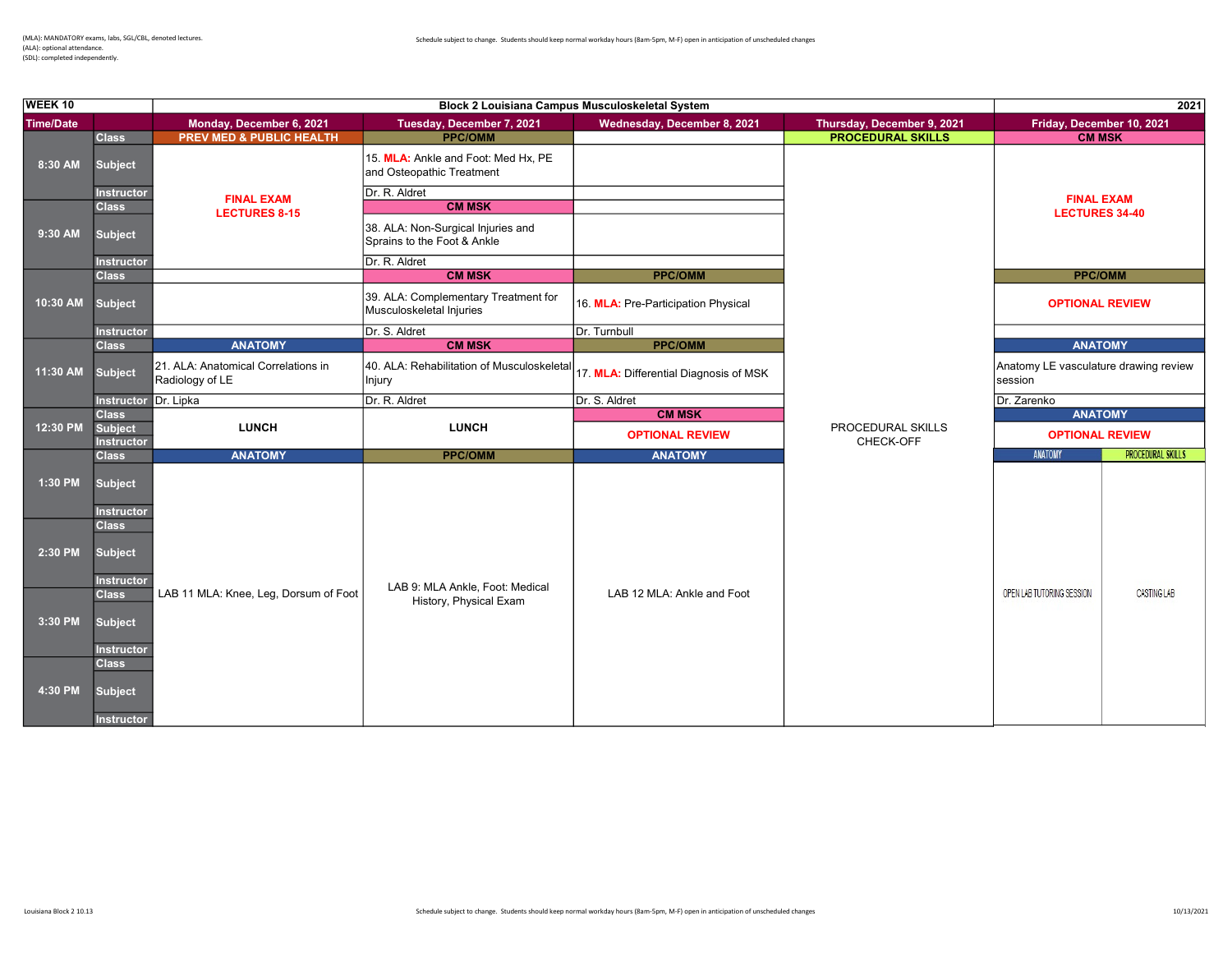| WEEK 11          |                                                              | Block 2 Louisiana Campus Musculoskeletal System |                                          |                              | 2021                                 |                                                         |
|------------------|--------------------------------------------------------------|-------------------------------------------------|------------------------------------------|------------------------------|--------------------------------------|---------------------------------------------------------|
| <b>Time/Date</b> |                                                              | Monday, December 13, 2021<br>PROCEDURAL SKILLS  | Tuesday, December 14, 2021               | Wednesday, December 15, 2021 | Thursday, December 16, 2021          | Friday, December 17, 2021                               |
|                  | <b>Class</b>                                                 |                                                 |                                          |                              | <b>ANATOMY</b>                       |                                                         |
| 8:30 AM          | Subject<br>Instructor<br><b>Class</b>                        |                                                 | <b>FINAL EXAM</b>                        |                              | <b>FINAL EXAM</b>                    | DO NOT TRAVEL UNTIL FINAL<br><b>GRADES ARE RELEASED</b> |
| 9:30 AM          | Subject<br><b>Instructor</b>                                 |                                                 | <b>LECTURES 7-17</b>                     |                              | <b>LECTURES 15-21</b>                |                                                         |
|                  | <b>Class</b>                                                 |                                                 | <b>PPC/OMM</b>                           |                              | <b>ANATOMY</b>                       |                                                         |
| 10:30 AM         | Subject<br>Instructor<br><b>Class</b>                        |                                                 |                                          |                              |                                      |                                                         |
| 11:30 AM         | Subject<br><b>Instructor</b>                                 |                                                 |                                          |                              |                                      |                                                         |
| 12:30 PM         | <b>Class</b><br>Subject<br>Instructor                        | CLINICAL PROCEDURAL SKILLS<br>CHECK-OFF         |                                          | <b>LUNCH</b>                 |                                      | <b>LUNCH</b>                                            |
| 1:30 PM          | <b>Class</b><br>Subject<br><b>Instructor</b><br><b>Class</b> |                                                 | <b>PRACTICAL EXAM</b><br><b>LABS 5-9</b> |                              | <b>PRACTICAL</b><br><b>LABS 8-12</b> | <b>PROMOTION BOARD</b>                                  |
| 2:30 PM          | <b>Subject</b><br>Instructor                                 |                                                 |                                          |                              |                                      |                                                         |
| 3:30 PM          | <b>Class</b><br>Subject                                      |                                                 |                                          |                              |                                      |                                                         |
| 4:30 PM          | Instructor<br><b>Class</b><br>Subject                        |                                                 |                                          |                              |                                      |                                                         |
|                  | Instructor                                                   |                                                 |                                          |                              |                                      |                                                         |